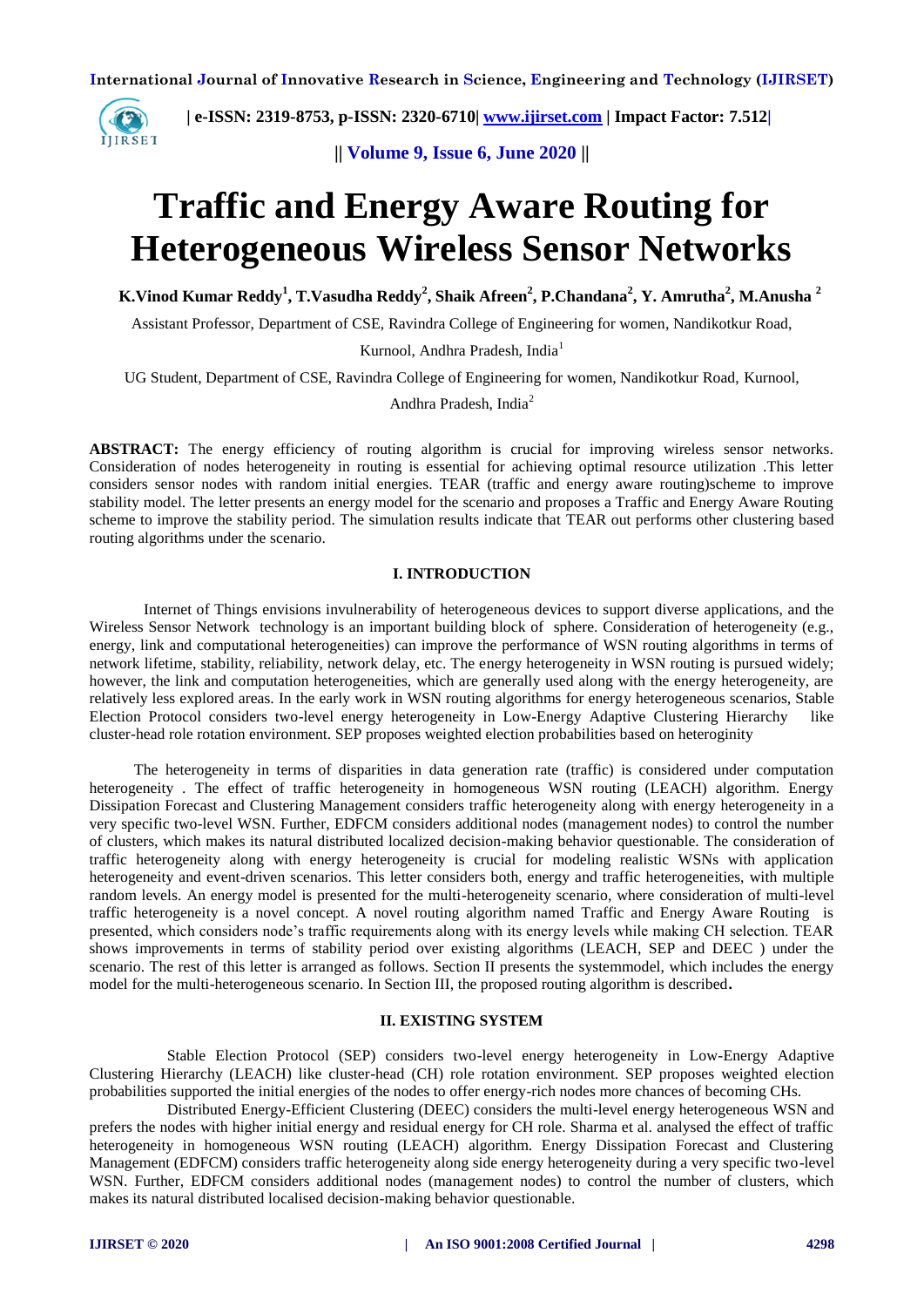**International Journal of Innovative Research in Science, Engineering and Technology (IJIRSET)**



 **| e-ISSN: 2319-8753, p-ISSN: 2320-6710| [www.ijirset.com](http://www.ijirset.com/) | Impact Factor: 7.512|**

**|| Volume 9, Issue 6, June 2020 ||** 

**III. ARCHITECTURE DIAGRAM**



## **IV. RESULTS AND DISCUSSION**

The simulation setup considers 100 nodes with randomness in energy and traffic levels, deployed uniformly in a 100m x 100m (R×R) area with BS located at the centre of the region. The system model for the multi heterogeneity approach is based allhe scenarios have been simulated in MATLAB and the simulation parameters are detailed in TABLE I. LEACH and SEP have been modified to support multi-level energy heterogeneity . Further, the algorithms are customized to support energy consumption in multi-level traffic heterogeneity, where nodes consider their specific traffic and the aggregated message sent from CH to BS is while maintaining the energy heterogeneity the three algorithms.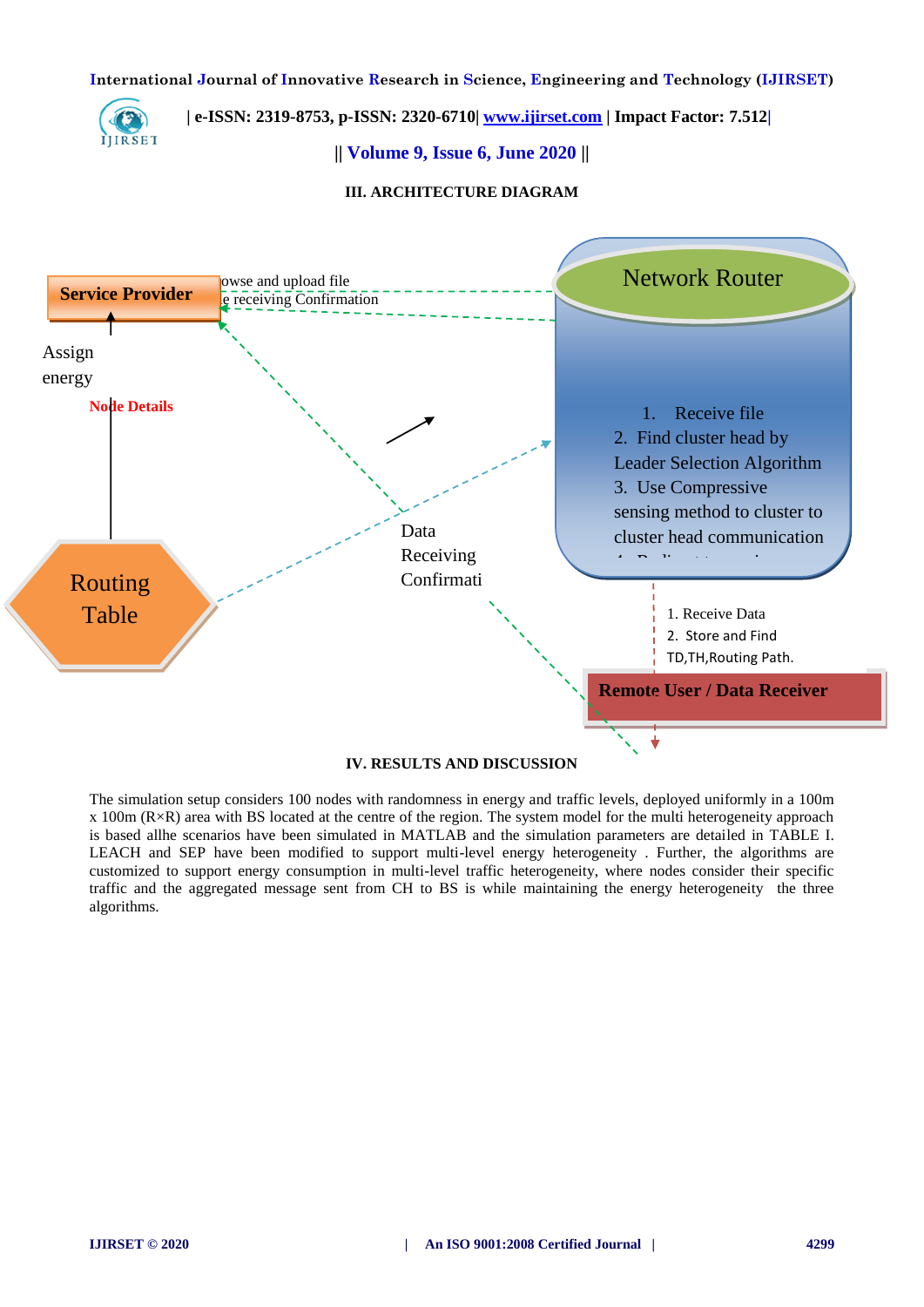

The number of messages transmitted to the base station is reduced by data aggregation and fusion, which reduces the overall energy consumption. The cluster-based routing is mainly implemented as a two-layer strategy. One layer is used to select the cluster heads, and other layer is used for routing. The high-energy nodes can be used to process and send information, where as low energy nodes can be used to perform sensing in close proximity to the target. The clustering algorithm is based on cluster selecting, which incurs an additional energy cost. However, most existing energy aware routing algorithms assume that energy consumption in WSNs is evenly distributed or that a WSN is deployed as a specific scenario when analysing the validity of its routing algorithm. The analyses the effectiveness of LEACH protocol in cluster-head selection, and proposes an improved clustering algorithm. The new algorithm takes nodes residual energy and site information under consideration , optimises the choice method of threshold for electing clusterhead, improves optimal cluster-head selection strategy that's normal nodes select optimal cluster-head based on the cost.